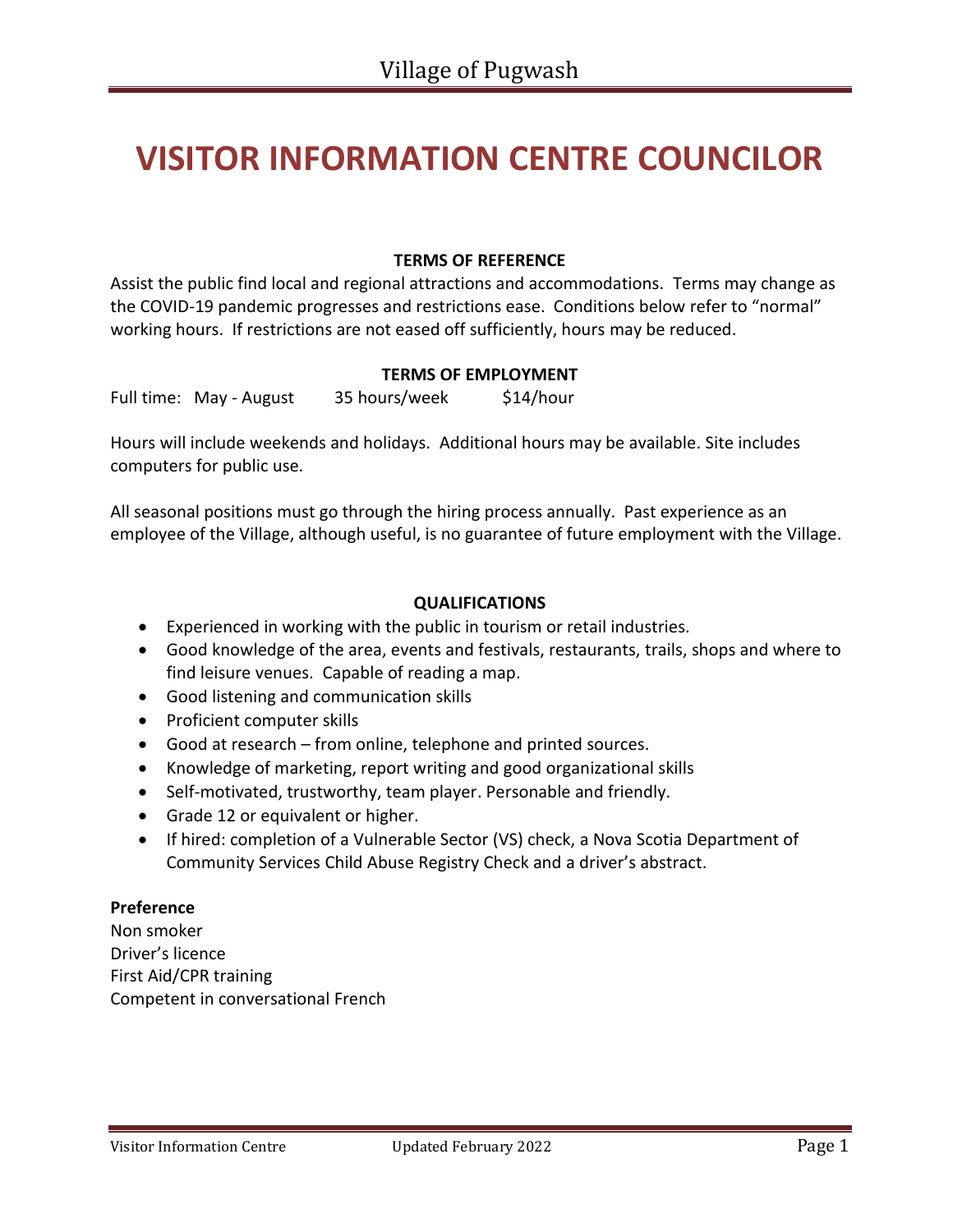# **PRIMARY RESPONSIBILITIES**

- Greet and interact with the public in a courteous and helpful manner.
- Maintain associated social media pages/sites.
- Collect statistical information as required by the Nova Scotia Tourism Association (NSTA) from visitors: (number in party, origin and purpose of travel).
- Market the local and surrounding areas.
- Proficiently use internet to book accommodations, search for travel information etc.
- Clean up public areas, including washrooms, if necessary.
- Keep an accurate count of merchandise inventory and cash receipts. Make bank deposits as required.
- Update VIC information manual as required.
- Cover all shifts as scheduled.
- Monitor computer use.
- Develop and lead basic computer skills programs and workshops for a variety of age groups and needs aimed at persons with disabilities, persons with employment or social barriers, youth, seniors, etc. with a focus on crime prevention, public health and safety, or cultural development or historical preservation.
- Be prepared to assist the general public in basic computer use, internet searches and email access.
- Prepare daily, weekly and end of season reports.
- End of shift: clean and vacuum and ensure it is fully ready to open the next morning.
- Secure the VIC and Village Hall.
- Keep a daily log of activities, problems or interesting or unique data that had to be found or recorded.
- Record any accident or injury and advise Clerk immediately.
- Respond to any emergency by alerting the appropriate emergency services and then only assist if capable and it is safe to do so.
- Keep and up-to-date list of emergency and staff contact numbers.
- Assist the Village Clerk with any other task that may be required
- Participate in staff meetings (one per month)

## **Send résumé and cover letter to:**

Lisa Betts, Clerk Treasurer PO Box 220, Pugwash, NS, B0K 1L0 [villagecommission@pugwashvillage.com](mailto:villagecommission@pugwashvillage.com)

Telephone inquiries: 902 243 2946 Application deadline: 4pm **April 9th, 2021**